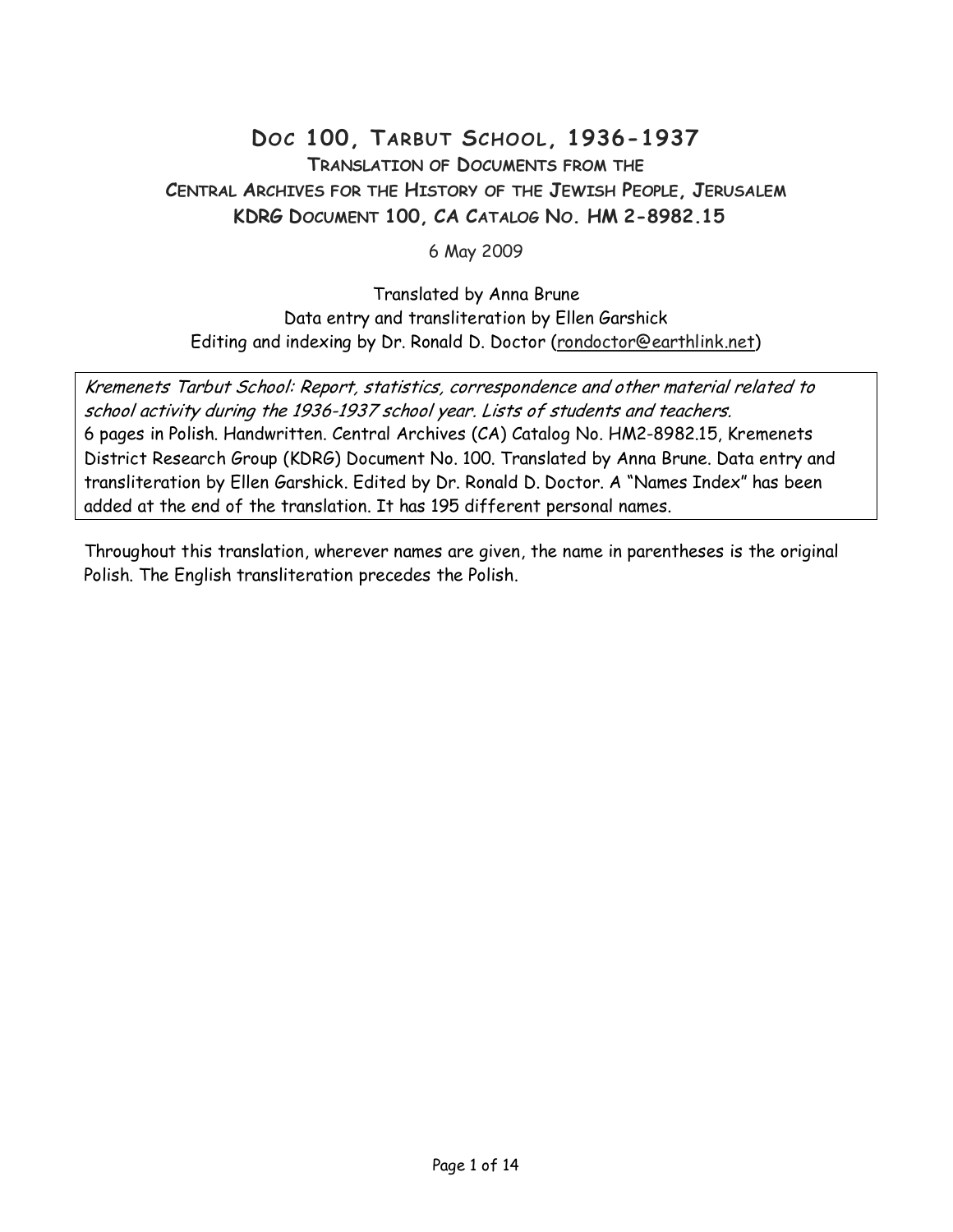[Pages 15-16]

# List of children enrolled for the school year 1936/37 for classes 1 and 2 of the private 7-class Universal School "Tarbut" in Kremenets

| Page | Line<br>No.    | Surname                     | Student's<br>Given Name           | Parent's<br>Given Name             | Grade       | Student's<br><b>Birth Year</b> | Student's<br><b>Implied Age</b> | Address        | Notes                                |
|------|----------------|-----------------------------|-----------------------------------|------------------------------------|-------------|--------------------------------|---------------------------------|----------------|--------------------------------------|
| 15A  | $\overline{c}$ | Barshap<br>(Barszap)        | Leyzir (Lejzer)                   | Mikhel (Mechel)                    | I           | 1930                           | 6                               | Szeroka        |                                      |
| 15A  | 1              | Baytshman<br>(Bajczman)     | Efraim-Meir<br>(Froim-Mejer)      | Itsik (Icek)                       | I           | 1930                           | 6                               | Krawiecka      |                                      |
| 15A  | 3              | Basis (Basis)               | Menye (Menia)                     | Tsalel (Calel)                     | $\mathbf I$ | 1929                           | 7                               | Dubienska      | Has Certificates,<br>Has (illegible) |
| 15A  | $\overline{4}$ | Binshtak<br>(Binsztok)      | Hirsh (Hersz)                     | Aba (Aba)                          | I           | 1929                           | $\overline{7}$                  | Beaupre        |                                      |
| 15A  | 5              | Bluvshteyn<br>(Bluwsztejn)  | Nachman<br>(Nachman)              | Duvid-Shlome<br>(Duwid-Szloma)     | I           | 1930                           | 6                               | Licealna       |                                      |
| 15A  | 6              | <b>Bortnik</b><br>(Bortnik) | Moshe-Heynikh<br>(Mojsze-Hejnoch) | Yisrael (Srul)                     | I           | 1930                           | 6                               | Szeroka        |                                      |
| 15A  | $\overline{7}$ | Brikman<br>(Brykman)        | Leyzir (Lejzor)                   | Nate (Nuta)                        | I           | 1930                           | 6                               | Licealna       |                                      |
| 15A  | 8              | Bukhshteyn<br>(Buchsztejn)  | Volf (Wolf)                       | Pesach (Pejsach)                   | $\mathbf I$ | 1928                           | 8                               | Miodowa        |                                      |
| 15B  | 9              | Tsirulnik<br>(Cyrulnik)     | Yosef (Jozef)                     | Avraham-Nachman<br>(Awrum-Nachman) | I           | 1930                           | 6                               | Dubienska      |                                      |
| 15B  | 10             | Tshatskis<br>(Czackis)      | Ester (Ester)                     | Falik (Falik)                      | I           | 1930                           | 6                               | Krawiecka      |                                      |
| 15B  | 11             | Feldman<br>(Feldman)        | Rivke (Riwka)                     | Ber (Berko)                        | I           | 1930                           | 6                               | Wisniowiecka 9 |                                      |
| 15B  | 12             | Fishman<br>(Fiszman)        | Basya (Basia)                     | Nachum (Nuchim)                    | I           | 1930                           | 6                               | Krotka         | Does not have<br>certificate         |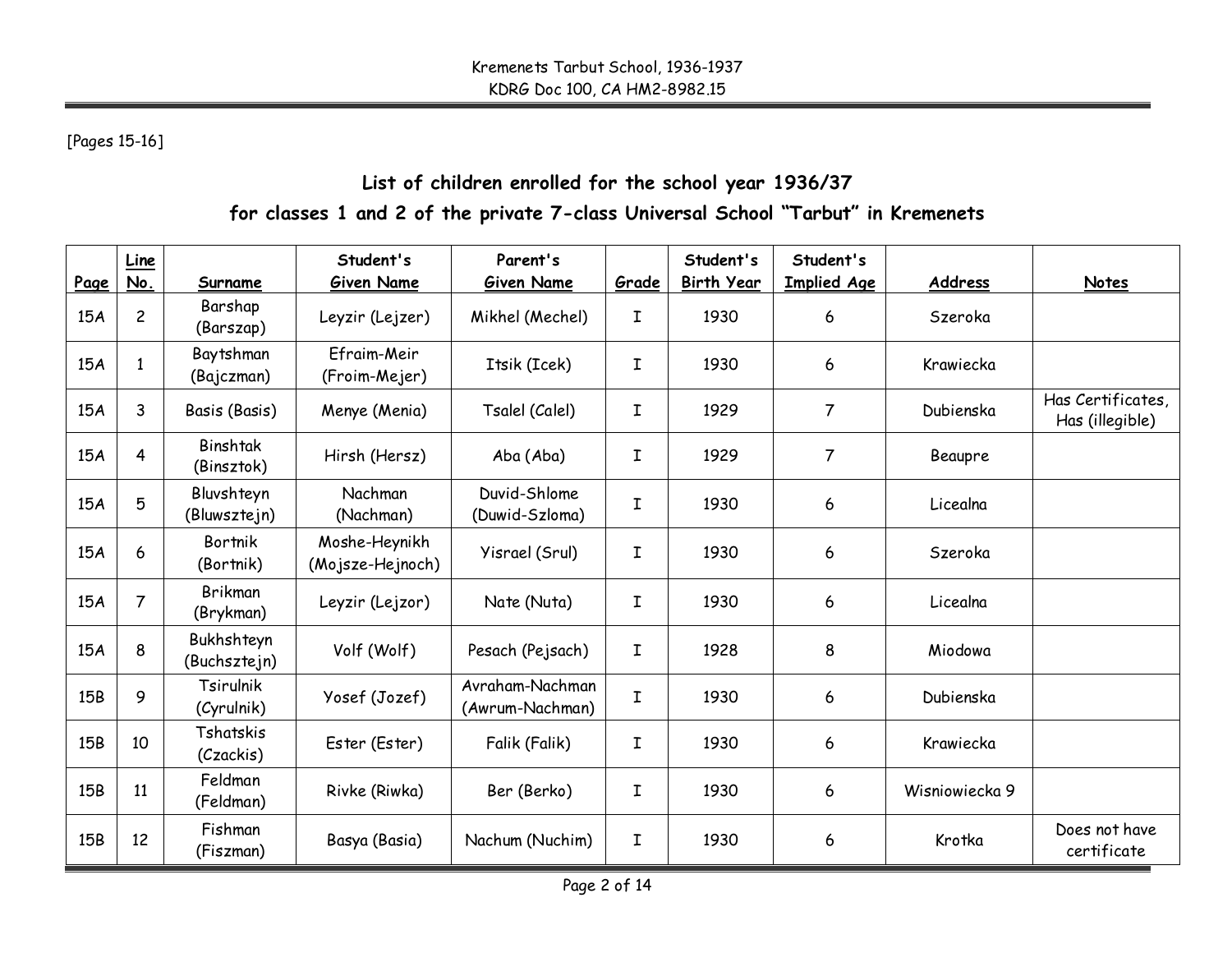| Page | Line<br>No. | Surname                        | Student's<br>Given Name     | Parent's<br>Given Name            | Grade       | Student's<br><b>Birth Year</b> | Student's<br><b>Implied Age</b> | Address        | <b>Notes</b>                      |
|------|-------------|--------------------------------|-----------------------------|-----------------------------------|-------------|--------------------------------|---------------------------------|----------------|-----------------------------------|
| 15B  | 13          | Fishman<br>(Fiszman)           | Beyla (Bejla)               | Avraham (Abram)                   | I           | 1930                           | 6                               | Gorna          |                                   |
| 15B  | 14          | Geylikher<br>(Gejlicher)       | Hirsh (Hersz)               | Fayvil (Fajwel)                   | I           | 1930                           | 6                               | Franciszkanska |                                   |
| 15B  | 15          | Gintsberg<br>(Gincberg)        | Sosye (Sosia)               | Yosef (Josif)                     | I           | 1928                           | 8                               | Sportowa       |                                   |
| 15B  | 16          | Hakhshteyn<br>(Gochsztejn)     | Rachel (Ruchla)             | Aharon (Aron)                     | I           | 1930                           | 6                               | Polnocna 9     |                                   |
| 15B  | 17          | Hafman<br>(Gopman)             | Dov-Avraham<br>(Dow-Awrum)  | Naftali-Hirsh<br>(Naftula-Hersz)  | $\mathbf I$ | 1930                           | 6                               | Gorna 28       |                                   |
| 15C  | 18          | Handel<br>(Handel)             | Elozer (Elazar)             | Yisrael-Avraham<br>(Srul-Awrum)   | $\mathbf I$ | 1930                           | 6                               | Szeroka 57     |                                   |
| 15C  | 19          | Hendler<br>(Hendler)           | Yeruchem<br>(Jeruchem)      | Ovshie (Owszija)                  | $\mathbf I$ | 1929                           | $\overline{7}$                  | Franciszkanska |                                   |
| 15C  | 20          | Hakhgilerint<br>(Hochgelerent) | Avraham (Awrum)             | Mordekhay-Yakov<br>(Mordko-Jakob) | $\mathbf I$ | 1930                           | 6                               | Dubienska      |                                   |
| 15C  | 21          | Yadushliver<br>(Jaduszliwer)   | Barukh (Boruch)             | Hirsh Nachman<br>(Hersz Nachman)  | $\mathbf I$ | 1930                           | 6                               | Wisniowiecka   |                                   |
| 15C  | 22          | Yaroslavski<br>(Jaroslawski)   | Shamay-Leyb<br>(Szama-Lejb) | Avraham (Abram)                   | $\mathbf I$ | 1928                           | 8                               | Szeroka 7      |                                   |
| 15C  | 23          | Katz (Kac)                     | Mendil (Mendel)             | Mordekhay<br>(Mordko)             | $\mathbf I$ | 1929                           | $\overline{7}$                  | Miodowa 28     | Temporarily has<br>no Certificate |
| 15C  | 24          | Koltun (Koltun)                | Rosa (Roza)                 | Hirsh (Hersz)                     | I           | 1929                           | $\overline{7}$                  | Wisniowiecka   | Does not have<br>certificate      |
| 15C  | 25          | Koltun (Koltun)                | Itschak (Icchok)            | Yakov-Anshil<br>(Jankiel-Anszel)  | I           | 1929                           | $\overline{7}$                  | Wisniowiecka   |                                   |
| 15C  | 26          | Kop (Kop)                      | Ester (Ester)               | Itschak-Ayzik<br>(Icchok-Ajzik)   | I           | 1930                           | 6                               | Pierackiego    |                                   |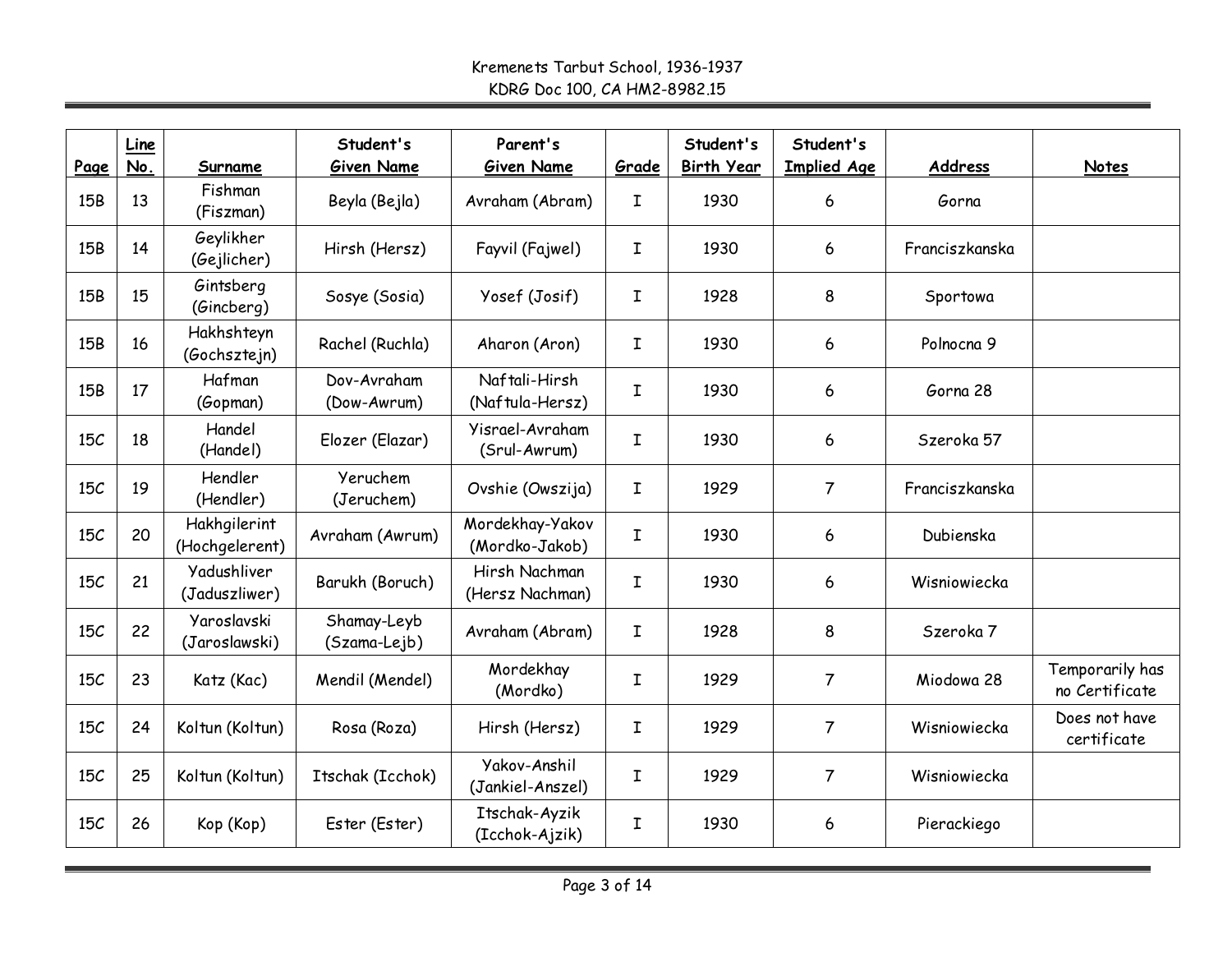|                 | Line |                                 | Student's                           | Parent's                     |             | Student's         | Student's          |           |                              |
|-----------------|------|---------------------------------|-------------------------------------|------------------------------|-------------|-------------------|--------------------|-----------|------------------------------|
| Page            | No.  | Surname                         | <b>Given Name</b>                   | <b>Given Name</b>            | Grade       | <b>Birth Year</b> | <b>Implied Age</b> | Address   | <b>Notes</b>                 |
| 15C             | 27   | Kanzur<br>(Kanziur)             | Ber (Ber)                           | Yechiel (Jechel)             | I           | 1929              | $\overline{7}$     | Lewinzona | Does not have<br>certificate |
| 15C             | 28   | Krayzelman<br>(Krajzelman)      | Matus (Matus)                       | Yehuda Leyb<br>(Jehuda Lejb) | $\mathbf I$ | 1929              | $\overline{7}$     | Beaupre   |                              |
| 15C             | 29   | Landesberg<br>(Landesberg)      | Chayim (Chaim)                      | Binyamin<br>(Benjamin)       | $\mathbf I$ | 1930              | 6                  | Szeroka   |                              |
| 15C             | 30   | Melnik (Melnik)                 | Mordekhay-Leyzir<br>(Mordko-Lejzor) | Shmuel (Szmul)               | I           | 1930              | 6                  | Szeroka   |                              |
| 15C             | 31   | Mekler<br>(Mekler)              | Leyb (Lejb)                         | Moshe (Mojsze)               | I           | 1930              | 6                  | Lewinzona | No certificate               |
| 15C             | 32   | Peker (Peker)                   | Sore-Enitsya<br>(Sura-Enicia)       | Asher (Uszer)                | $\mathbf I$ | 1929              | 7                  | Dubienska |                              |
| 15C             | 33   | Rubinfayn<br>(Rubinfajn)        | Hirsh-Volf (Hersz-<br>Wolf)         | Aharon (Aron)                | $\mathbf I$ | 1929              | $\overline{7}$     | Dubienska |                              |
| 15C             | 34   | Sandler<br>(Sandler)            | Mordekhay<br>(Mordko)               | Avraham (Abram)              | I           | 1928              | 8                  | Dubienska |                              |
| 15C             | 35   | Sigal (Sigal)                   | Barukh (Boruch)                     | Yosef (Józef)                | I           | 1929              | $\overline{7}$     | Szeroka   |                              |
| 15C             | 36   | Skulski<br>(Skulski)            | Avraham (Awrum)                     | ([not given])                | I           | 1930              | 6                  | Szeroka   | This line is<br>crossed out. |
| 15 <sub>D</sub> | 36a  | Shafaval<br>(Szapoval)          | Yosef (Josif)                       | Hirsh (Hersz)                | I           | 1930              | 6                  | Szeroka   |                              |
| 15 <sub>D</sub> | 37   | Shekhter<br>(Szechter)          | Ayzik (Ajzik)                       | Duvid (Dawid)                | I           | 1929              | $\overline{7}$     | Szeroka   |                              |
| 15 <sub>D</sub> | 38   | Shprinkels<br>(Szprinkels)      | Yosef (Josif)                       | Shlome Arye<br>(Szloma Arja) | $\mathbf I$ | 1930              | 6                  | Czackiego |                              |
| 15 <sub>D</sub> | 39   | Shteynvartsel<br>(Sztejnwurcel) | Rivke (Rywka)                       | Yosef (Josif)                | I           | 1929              | $\overline{7}$     | Bojarska  | No certificate               |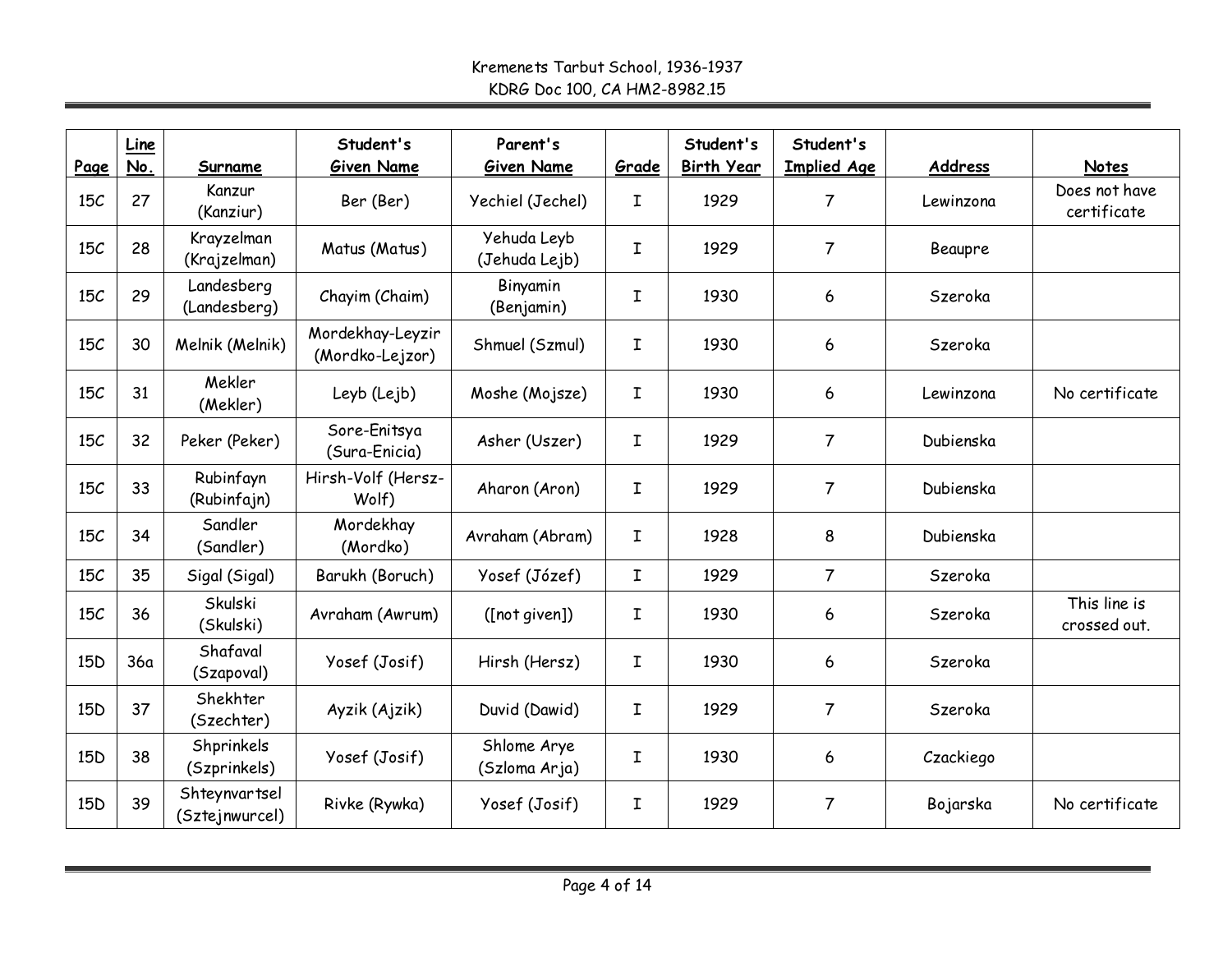| Page            | Line<br>No. | Surname                    | Student's<br><b>Given Name</b> | Parent's<br>Given Name                | Grade | Student's<br><b>Birth Year</b> | Student's<br><b>Implied Age</b> | Address              | <b>Notes</b>                 |
|-----------------|-------------|----------------------------|--------------------------------|---------------------------------------|-------|--------------------------------|---------------------------------|----------------------|------------------------------|
| 15 <sub>D</sub> | 39a         | Treybitsh<br>(Trejbicz)    | Sheyndil<br>(Szejndla)         | Yosef (Josif)                         |       |                                |                                 |                      | This name is<br>crossed out. |
| 15 <sub>D</sub> | 41          | Teper (Teper)              | Barukh (Boruch)                | ([not given])                         |       |                                |                                 | Dubienska            | This line is<br>crossed out. |
| 15 <sub>D</sub> | 40          | Treybitsh<br>(Trejbicz)    | Sheyndil<br>(Szejndla)         | Arye-Efraim<br>(Arja-Froim)           | I     | 1929                           | $\overline{7}$                  | Dubienska            |                              |
| 15 <sub>D</sub> | 41          | Tut (Tut)                  | Hirsh-Mendil<br>(Hersz-Mendel) | Chayim-Yosef<br>(Chaim-Josif)         | I     | 1930                           | 6                               | Wisniowiecka         |                              |
| 15 <sub>D</sub> | 42          | Vayngarten<br>(Wajngarten) | Chasya (Chasia)                | Mirele (Mirla)                        | I     | 1929                           | $\overline{7}$                  | Gorna                | No certificate               |
| 15 <sub>D</sub> | 43          | Voytsis<br>(Wojcis)        | Kreyna (Krejna)                | <b>Yokiel-Duvid</b><br>(Jukiel-Duwid) | Ι     | 1930                           | 6                               | Wisniowiecka         |                              |
| 15 <sub>D</sub> | 44          | Zandvays<br>(Zandwajs)     | Tsadok (Cudok)                 | Aharon (Aron)                         | I     | 1930                           | 6                               | Szumska              |                              |
| 15 <sub>D</sub> | 45          | Zilberberg<br>(Zilberberg) | Beyla (Bejla)                  | Avigdor (Wigdor)                      | I     | 1930                           | 6                               | Wisniowiecka         |                              |
| 16A             | 46α         | Zandvays<br>(Zandwajs)     | Tsadok (Cudok)                 | Aharon (Aron)                         | I     | 1930                           | 6                               | Szumska              | This line is<br>crossed out. |
| 16A             | 46          | Aksel (Aksel)              | Reyzya-Gitil<br>(Rejzia-Gitla) | Shimon (Szymon)                       | I     | 1929                           | $\overline{7}$                  | Korzeniowskiego      |                              |
| 16A             | 47          | Aksel (Aksel)              | Perets (Perec)                 | Zisa (Zus)                            | II    | 1928                           | 8                               | Franciszkanska<br>16 |                              |
| 16A             | 48          | Barbas<br>(Barbas)         | Risa-Leye (Rysia-<br>Leja)     | Leybish (Lejbisz)                     | II    | 1928                           | 8                               | Szeroka              |                              |
| 16A             | 49          | Barshap<br>(Barszap)       | Itsik (Icko)                   | Yakov Moshe<br>(Jankiel Mojsze)       | II    | 1928                           | 8                               | Szosova              |                              |
| 16A             | 50          | Baruman<br>(Baruman)       | Yekusiel (Kisiel)              | Yakov (Jankiel)                       | II    | 1928                           | 8                               | Miodowa              | No certificate               |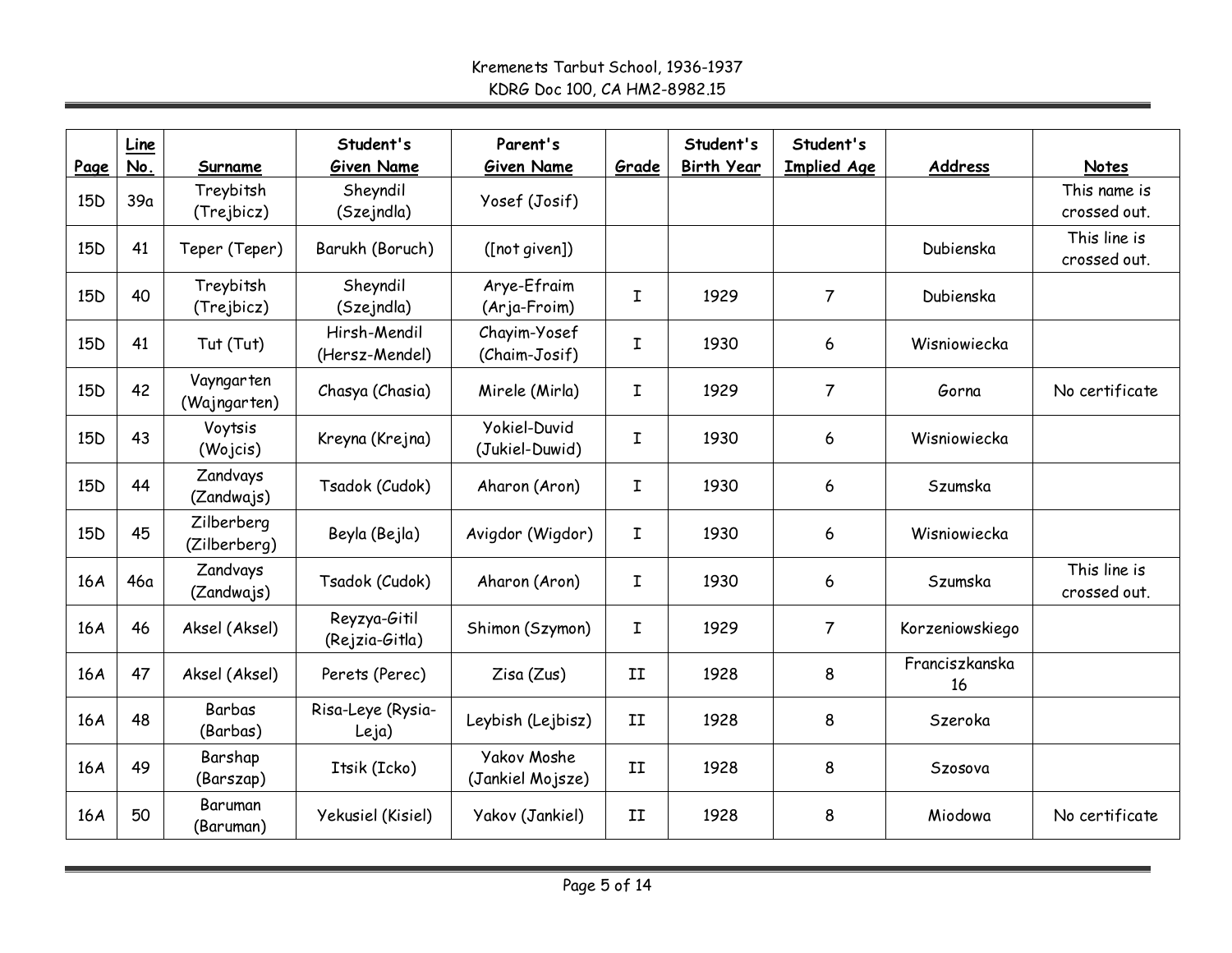| Page | Line<br>No. | Surname                      | Student's<br>Given Name    | Parent's<br>Given Name             | Grade         | Student's<br><b>Birth Year</b> | Student's<br><b>Implied Age</b> | <b>Address</b>  | <b>Notes</b>   |
|------|-------------|------------------------------|----------------------------|------------------------------------|---------------|--------------------------------|---------------------------------|-----------------|----------------|
| 16A  | 51          | Benderski<br>(Benderski)     | Shmuel (Szmul)             | Moshe-Ber<br>(Mojzesz-Ber)         | II            | 1926                           | 10                              | Sierosimiec Zyd |                |
| 16A  | 52          | Berman<br>(Berman)           | Moshe (Moses)              | Yakov (Jakób)                      | II            | 1928                           | 8                               | Pierackiego     |                |
| 16A  | 53          | Berenshteyn<br>(Berensztejn) | Sheyne (Szejna)            | Yakov-Ayzaak<br>(Jakób-Izaak)      | II            | 1929                           | $\overline{7}$                  | Tunicka         |                |
| 16A  | 54          | Beznoski<br>(Beznosko)       | Pinchas (Pinchas)          | Hirsh (Hersz)                      | II            | 1929                           | $\overline{7}$                  | Wisniowiecka    |                |
| 16A  | 55          | Beznoski<br>(Beznoska)       | Shimon (Szimon)            | Itsik (Icek)                       | II            | 1929                           | $\overline{7}$                  | Szeroka         |                |
| 16A  | 56          | Bielahuz<br>(Bielous)        | Yakov (Jakób)              | Shmuel-Nechemye<br>(Szmul-Nechem.) | $\mathtt{II}$ | 1928                           | 8                               | Zrodlawa        |                |
| 16A  | 57          | Binik (Binik)                | Moshe (Mojsze)             | Leybish (Lejbisz)                  | II            | 1928                           | 8                               | Dubienska 63    |                |
| 16B  | 58          | Bleykhman<br>(Blejchman)     | Efraim (Froim)             | Avraham-Ber<br>(Awrum-Bejer)       | II            | 1929                           | $\overline{7}$                  | Bojarska 4      |                |
| 16B  | 59          | Bluvshteyn<br>(Bluwsztejn)   | Ruvin (Ruwin)              | Hirsh-Volf<br>(Hersz-Wolf)         | II            | 1929                           | $\overline{7}$                  | Dubienska       |                |
| 16B  | 60          | Bik (Byk)                    | Aleksander<br>(Aleksander) | [not given]                        | II            | 1927                           | 9                               | Sierosimiec     | No certificate |
| 16B  | 61          | Tsizin (Cizin)               | Shlome (Szloma)            | Duvid-Hirsh<br>(Duwid-Hersz)       | II            | 1928                           | 8                               | Slowackiego     |                |
| 16B  | 62          | Tsmokun<br>(Cmokun)          | Sheyne (Szejna)            | Yakov (Jakób)                      | II            | 1928                           | 8                               | Pierackiego     | No certificate |
| 16B  | 63          | Tshatski<br>(Czacki)         | Elya (Ela)                 | Moshe (Mojzesz)                    | II            | 1929                           | $\overline{7}$                  | Krawiecka       |                |
| 16B  | 64          | Dubman<br>(Dubman)           | Nachum (Nuchim)            | Pinchas-Moshe<br>(Pinchas-Mojsze)  | II            | 1929                           | 7                               | Wisniowiecka    |                |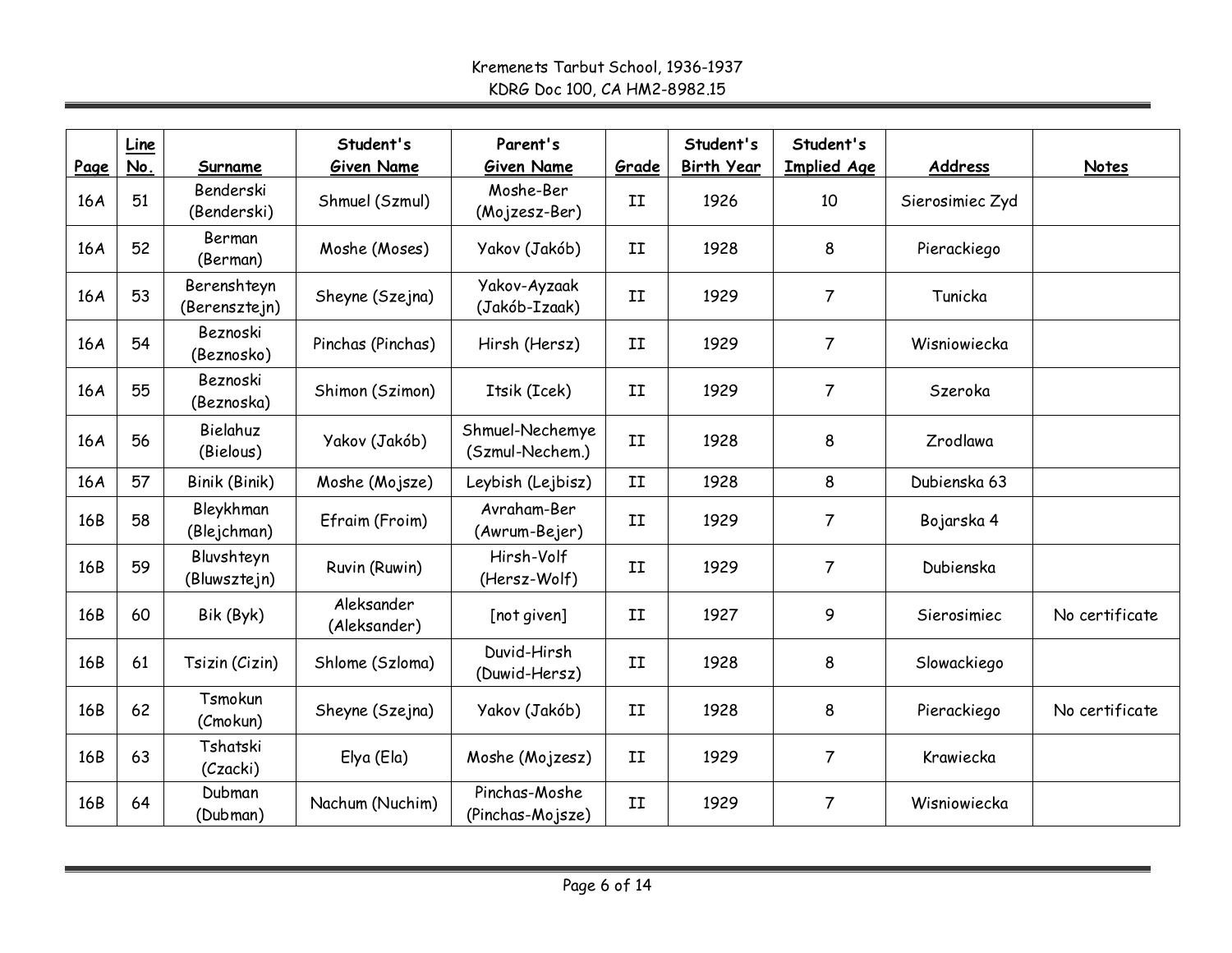| Page | Line<br>No. | Surname                         | Student's<br>Given Name        | Parent's<br><b>Given Name</b>    | Grade         | Student's<br><b>Birth Year</b> | Student's<br><b>Implied Age</b> | Address        | <b>Notes</b>   |
|------|-------------|---------------------------------|--------------------------------|----------------------------------|---------------|--------------------------------|---------------------------------|----------------|----------------|
| 16B  | 65          | Epshteyn<br>(Epsztejn)          | Beyla (Bejla)                  | Nachman<br>(Nachman)             | II            | 1928                           | 8                               | Szeroka        |                |
| 16B  | 66          | Feld (Feld)                     | Avraham (Abram)                | Mordekhay<br>(Mordko)            | II            | 1929                           | $\overline{7}$                  | Dubienska      |                |
| 16B  | 67          | Forman<br>(Forman)              | Nachum (Nuchim)                | Chayim (Chaim)                   | II            | 1928                           | 8                               | Dubienska      |                |
| 16B  | 68          | Furman<br>(Furman)              | Volf (Wolf)                    | Shmuel (Szmul)                   | II            | 1927                           | 9                               | Dubienska      |                |
| 16B  | 69          | Geyer (Gejer)                   | Moshe (Mojsze)                 | Meir (Mejer)                     | $\mathtt{II}$ | 1928                           | 8                               | Wisniowiecka   |                |
| 16C  | 70          | Gitel (Gitel)                   | Yocheved<br>(Jochwed)          | Yakov (Jankiel)                  | II            | 1928                           | 8                               | Pierackiego    |                |
| 16C  | 71          | Gonik (Gonik)                   | Chana (Chana)                  | Avraham (Awrum)                  | II            | 1928                           | 8                               | Gorna          | No certificate |
| 16C  | 72          | Grinshteyn<br>(Grinsztejn)      | Rachel (Rachel)                | Mordekhay<br>(Mordche)           | II            | 1929                           | 7                               | Wisniowiecka   | No certificate |
| 16C  | 73          | Kaptsan<br>(Kapcan)             | Chava-Reyzya<br>(Chawa Rejzia) | Hirsh-Liber<br>(Hersz-Liber)     | II            | 1929                           | $\overline{7}$                  | Krawiecka      |                |
| 16C  | 74          | Karner (Karner)                 | Rachel (Ruchla)                | Fayvil (Fajwel)                  | II            | 1929                           | $\overline{7}$                  | Krawiecka      |                |
| 16C  | 75          | Kligman<br>(Kligman)            | Chayim-Nate<br>(Chaim-Nuta)    | Avraham (Abram)                  | II            | 1929                           | $\overline{7}$                  | Gorna 26       |                |
| 16C  | 76          | Kritser (Kricer)                | Moshe (Mojsze)                 | Shlome (Szloma)                  | II            | 1928                           | 8                               | Szeroka        |                |
| 16C  | 77          | <b>Krivolnik</b><br>(Krywulnik) | Moshe (Mojsze)                 | Elya (Ela)                       | II            | 1928                           | 8                               | Szeroka        | No certificate |
| 16C  | 78          | Likht (Licht)                   | Zisil (Zisla)                  | Binyamin-Leyb<br>(Benjamin-Lejb) | II            | 1929                           | $\overline{7}$                  | Dubienska      |                |
| 16C  | 79          | Matovitska<br>(Matowicka)       | Reyzil (Rejzla)                | Shlome (Szloma)                  | II            | 1928                           | 8                               | Franciszkanska |                |
| 16C  | 80          | Mamut (Mamut)                   | Ester (Ester)                  | Hinda (Hinda)                    | II            | 1928                           | 8                               | Gorna 28       |                |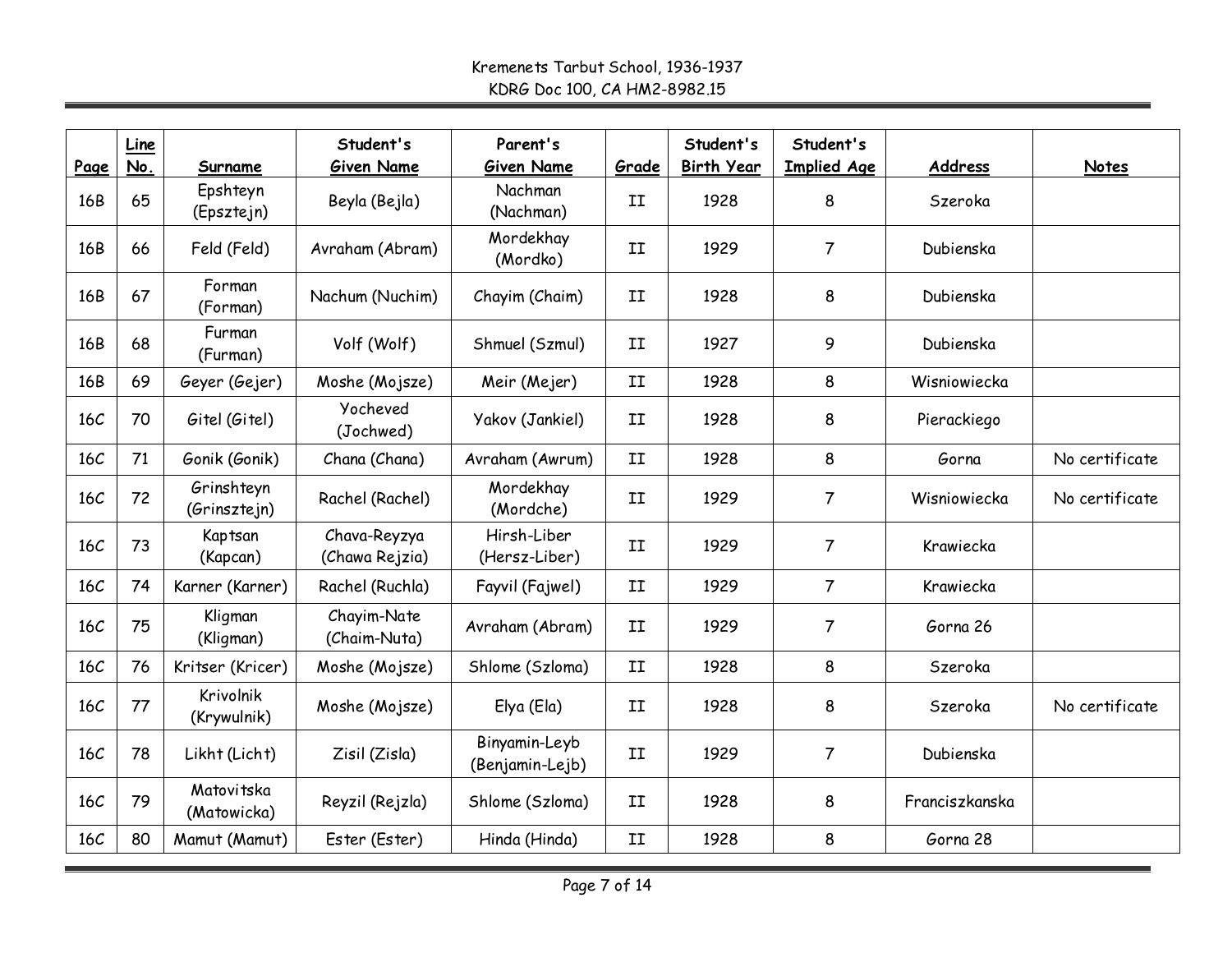| Page            | Line<br>No. | Surname                    | Student's<br>Given Name       | Parent's<br>Given Name            | Grade | Student's<br><b>Birth Year</b> | Student's<br><b>Implied Age</b> | <b>Address</b>  | <b>Notes</b>          |
|-----------------|-------------|----------------------------|-------------------------------|-----------------------------------|-------|--------------------------------|---------------------------------|-----------------|-----------------------|
| 16C             | 81          | Margalis<br>(Margulis)     | Rachel (Ruchla)               | Avraham (Awrum)                   | II    | 1929                           | $\overline{7}$                  | Pierackiego     |                       |
| 16 <sub>D</sub> | 82          | Moylman<br>(Mojlman)       | Ayzik (Ajzik)                 | Yakov-Moshe<br>(Jankiel-Mojsze)   | II    | 1928                           | 8                               | Wisniowiecka    |                       |
| 16 <sub>D</sub> | 83          | Povtsher<br>(Powczer)      | Moshe-Ayzik<br>(Mojsze-Ajzik) | Naftali (Naftula)                 | II    | 1928                           | 8                               | Miodowa         | Has no<br>certificate |
| 16 <sub>D</sub> | 84          | Rader (Rader)              | Moshe (Mojsze)                | Sore (Sura)                       | II    | 1929                           | $\overline{7}$                  | Wisniowiecka    |                       |
| 16 <sub>D</sub> | 85          | Rasin (Rasin)              | Ber (Berko)                   | Volf (Wolf)                       | II    | 1928                           | 8                               | Podgorska 7     |                       |
| 16 <sub>D</sub> | 86          | Reym (Rejm)                | Hinda (Hinda)                 | Hirsh (Hersz)                     | II    | 1929                           | $\overline{7}$                  | Szeroka         |                       |
| 16 <sub>D</sub> | 87          | Roykh (Rojch)              | Yoel (Joel)                   | Shmuel (Szmul)                    | II    | 1928                           | 8                               | Dubienska       |                       |
| 16 <sub>D</sub> | 88          | Roytblat<br>(Rojtblat)     | Shmuel-Shaul<br>(Szmul-Szoel) | Shimon (Szimon)                   | II    | 1928                           | 8                               | Krawiecka 13    |                       |
| 16 <sub>D</sub> | 89          | Safir (Safir)              | Duvid (Duwid)                 | Mordekhay-Asher<br>(Mordko-Uszer) | II    | 1928                           | 8                               | Dubienska 51    |                       |
| 16 <sub>D</sub> | 90          | Sarser (Sarser)            | Gronem (Grojnem)              | Perets (Perec)                    | II    | 1927                           | 9                               | Slowackiego 30  |                       |
| 16 <sub>D</sub> | 91          | Shafir (Szafir)            | Tsivya (Cywja)                | Yakov-Leyzir<br>(Jankiel-Lejzor)  | II    | 1929                           | 7                               | Lewinzona       |                       |
| 16 <sub>D</sub> | 92          | Shapira<br>(Szapira)       | Barukh (Boruch)               | Alter (Alter)                     | II    | 1927                           | 9                               | Szumska         |                       |
| 16 <sub>D</sub> | 93          | Shapiro<br>(Szapiro)       | Duvid (Duwid)                 | Shmuel (Szmul)                    | II    | 1929                           | $\overline{7}$                  | Dubienska       |                       |
| 16 <sub>D</sub> | 94          | Sher (Szer)                | Mordekhay<br>(Mordko)         | Moshe-Yosef<br>(Mojsiej-Josif)    | II    | 1928                           | 8                               | Wisniowiecka    |                       |
| 16 <sub>D</sub> | 95          | Shifris<br>(Szifris)       | Shalom (Szulim)               | Yefim (Jefim)                     | II    | 1927                           | 9                               | Szeroka         |                       |
| 16 <sub>D</sub> | 96          | Vaynshteyn<br>(Wajnsztejn) | Mote (Motka)                  | Elya (Ela)                        | II    | 1929                           | 9                               | Krolewna Zjaul. |                       |
| 16 <sub>D</sub> | 97          | Vaysman<br>(Wajsman)       | Yosef (Josif)                 | Duvid (Dawid)                     | II    | 1927                           | 9                               | Dubienska       |                       |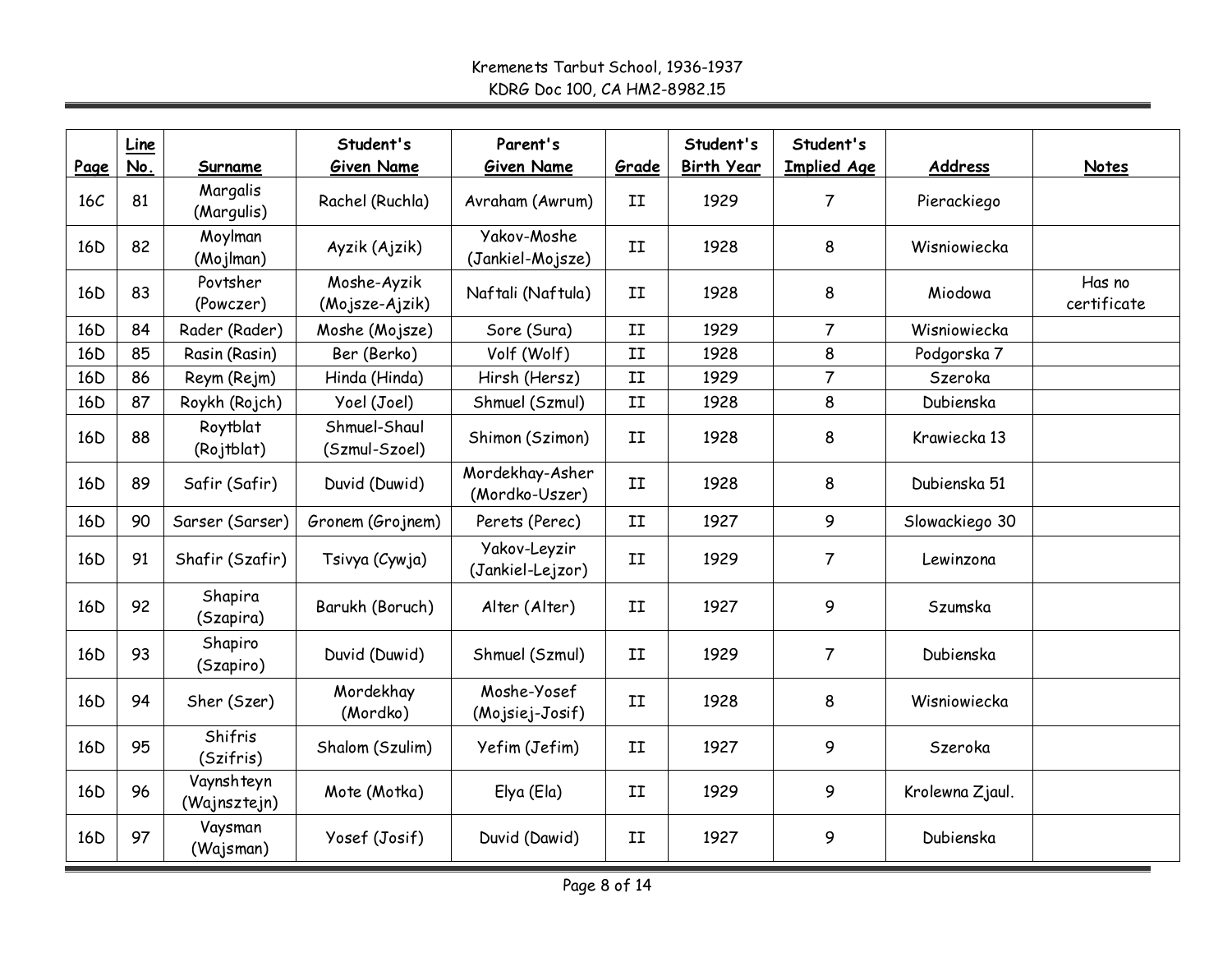#### [Page 21]

### Placement of Sections within the School

#### Translation Editor's Note

The following columns in the table are blank and have been omitted: Column 3: Distance of the classroom from the main building Column 4: Floor space of the classroom within the School's own building The following columns in the table have the data shown below and have been omitted: Column 10: First shift begins the hour of 8:00 am Column 12: Second shift has the following Study Sections: I Column 13: Second shift has the following number of students: 46 Column 14: Second shift begins the hour of 11:50 amColumn 15: Second shift ends at the hour of 15:20 pm

#### Table 3

| Class Room     | Town, Street, House Number  | Classroom Floor Space | Classroom                 | No. of | First shift (Illegible) |          |       |       |
|----------------|-----------------------------|-----------------------|---------------------------|--------|-------------------------|----------|-------|-------|
| No.            | where is the Classroom      | in rented buildings   | Height                    | Desks  | Section No.             | No. of   | Start | End   |
|                |                             | (sq meters)           | (meters)                  |        |                         | Students | Time  | Time  |
| (1)            | (2)                         | (5)                   | (6)                       | (7)    | (8)                     | (9)      | (10)  | (11)  |
|                | Kremenets Dubienski St. 172 | 39                    | 3.50                      | 51     | II                      | 51       | 8     | 11:30 |
| $\overline{c}$ |                             | 32,25                 | $\mathbf{u}$              | 48     | III                     | 43       | 8     | 13:30 |
| 3              |                             | 32.66                 | $\mathbf{u}$              | 51     | IV                      | 51       | 8     | 13:30 |
| 4              |                             | 32.66                 | $\boldsymbol{\mathsf{u}}$ | 42     | ۷                       | 38       | 8     | 14.25 |
| 5              |                             | 21.85                 | $\mathbf{u}$              | 21     | VII                     | 19       | 8     | 14:25 |
| 6              | Dubienska St. 174           | 30.33                 | 2.95                      | 30     | VI                      | 30       | 8     | 13:30 |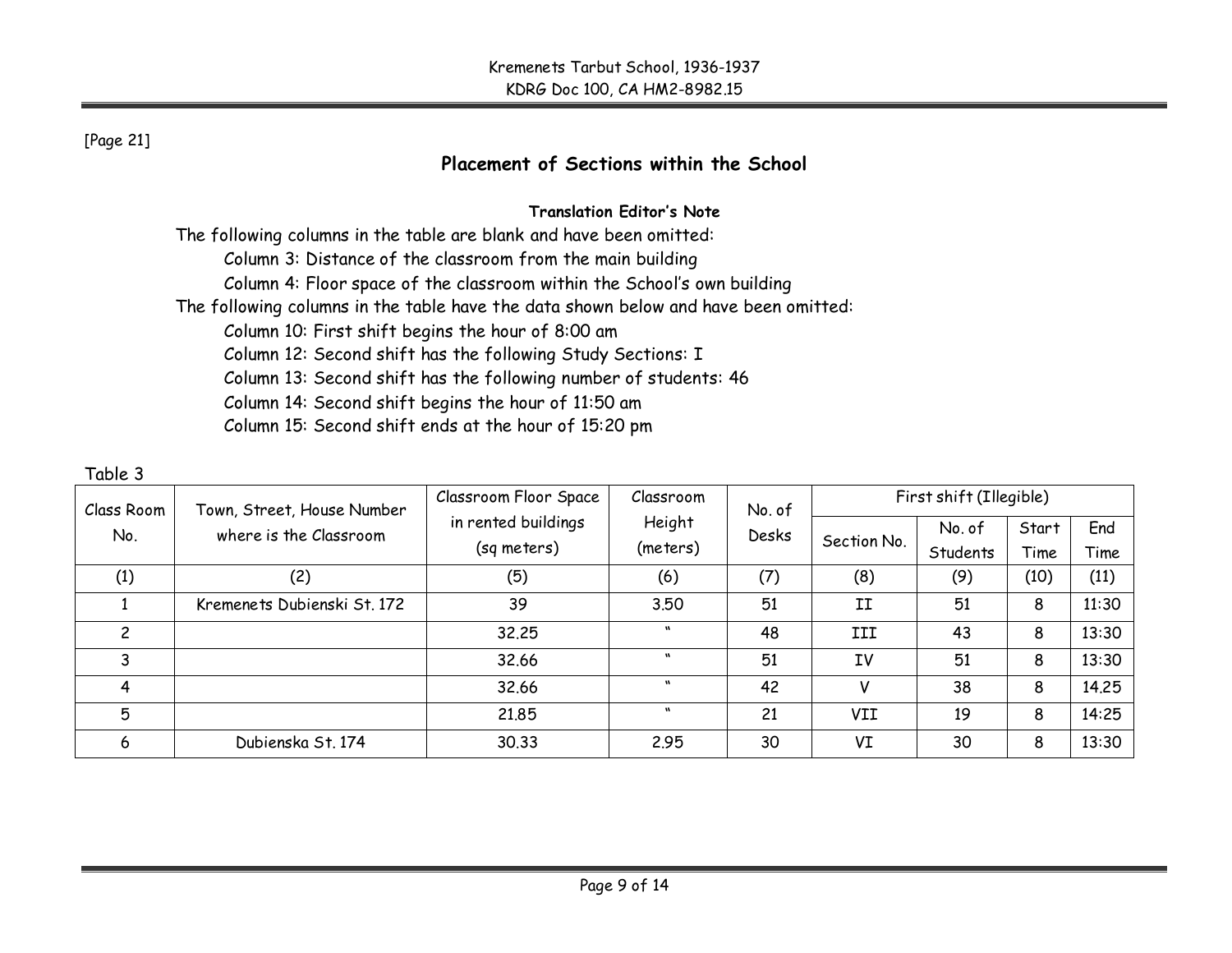### [p21c-d]

# Weekly Schedule of Instruction Hours

Table 4

| Sections $-\rightarrow$       | I              | II | III            | IV             | V              | VI             | VII            |
|-------------------------------|----------------|----|----------------|----------------|----------------|----------------|----------------|
| Subjects                      |                |    |                |                |                |                |                |
| Religion and bible            |                | 4  | 7              | 7              | 5              | 5              | 4              |
| Polish Language               | 6              | 6  | 6              | 6              | 5              | 5              | 5              |
| Hebrew Language               | 8              | 5  | 5              | 5              | 5              | 5              | 5              |
| History: General and Jewish   |                |    |                |                | $\overline{c}$ | 3              | 3              |
| Geography                     |                |    | $\overline{c}$ | $\overline{c}$ | 2              | 3              |                |
| General and Palestine's       |                |    |                |                |                |                |                |
| Science                       |                |    | $\overline{c}$ | $\overline{c}$ | $\mathcal{P}$  | $\overline{c}$ | 3              |
| Arithmetic with Geometry      | 3              | 4  | 4              | 4              | 4              | 4              | 4              |
| Drawing                       | 1              |    | 1              |                |                | 1              |                |
| <b>Practical Instructions</b> | $\overline{c}$ |    |                |                |                | 1              |                |
| Singing                       | 1              |    | 1              |                |                |                |                |
| <b>Body Exercise</b>          | 1              | 1  | $\mathbf{1}$   | 1              | 1              | 1              |                |
| Polish History                |                |    |                |                | $\overline{c}$ | $\overline{c}$ |                |
| Polish Geography              |                |    |                |                | $\overline{c}$ |                | $\overline{c}$ |
| Together                      | 22             | 23 | 30             | 30             | 33             | 33             | 32             |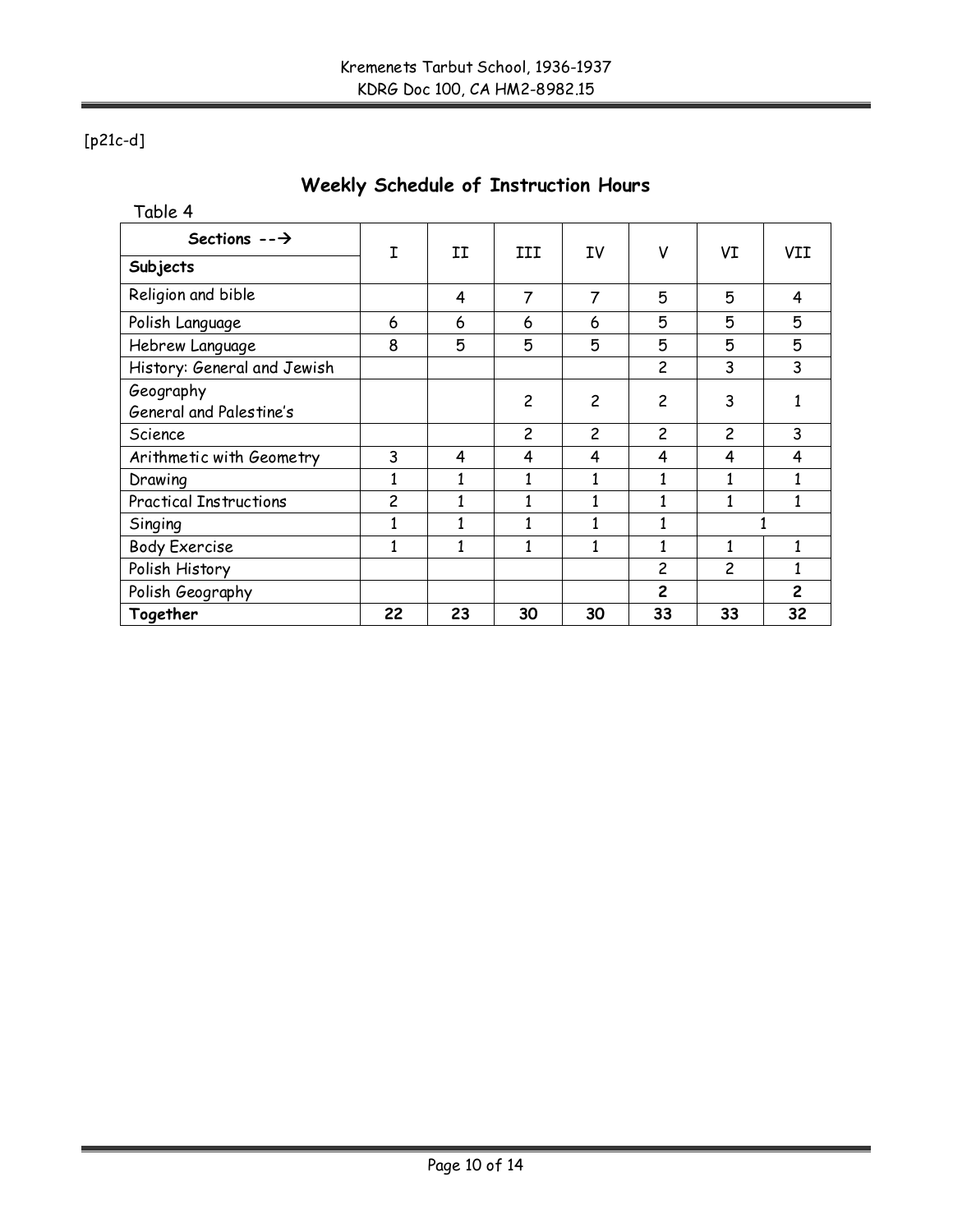## NAME INDEX

NOTE: The transliterated Polish name is in parentheses with a "see" reference to the equivalent Hebrew/Yiddish name. We also have used "see also" references when appropriate. Each entry gives the page number and line number separated by a slash. Everyone in this Index lived in Kremenets.

Aksel, Perets (Aksel, Perec), 16/47 Aksel, Reyzya Gitil (Aksel, Rejzia Gitla), 16/46 Aksel, Shimon (Aksel, Szymon), 16/46 Aksel, Zisa (Aksel, Zus), 16/47 Bajczman, see Baytshman Barbas, Leybish (Barbas, Lejbisz), 16/48 Barbas, Risa Leye (Barbas, Rysia Leja), 16/48 Barshap, Itsik (Barszap, Icko), 16/49 Barshap, Leyzir (Barszap, Lejzer), 15/2 Barshap, Mikhel (Barszap, Mechel), 15/2 Barshap, Yakov Moshe (Barszap, Jankiel Mojsze), 16/49 Barszap, see Barshap Baruman, Yakob (Baruman, Jankiel), 16/50 Baruman, Yekusiel (Baruman, Kisiel), 16/50 Basis, Menye (Basis, Menia), 15/3 Basis, Tsalel (Basis, Calel), 15/3 Baytshman, Efraim Meir (Bajczman, Froim Mejer), 15/1 Baytshman, Itsik (Bajczman, Icek), 15/1 Benderski, Moshe Ber (Benderski, Mojzesz Ber), 16/51 Benderski, Shmuel (Benderski, Szmul), 16/51 Berenshteyn, Sheyne (Berensztejn, Szejna), 16/53 Berenshteyn, Yakov Ayzaak (Berensztejn, Jakób-Izaak), 16/53 Berensztejn, see Berenshteyn Berman, Moshe (Berman, Moses), 16/52 Berman, Yakov (Berman, Jakób), 16/52 Beznoska, see Beznoski Beznoski, Hirsh (Beznosko, Hersz), 16/54 Beznoski, Itsik (Beznoska, Icek), 16/55 Beznoski, Pinchas (Beznosko, Pinchas), 16/54 Beznoski, Shimon (Beznoska, Szimon), 16/55

Beznosko, see Beznoski Bielahuz, Shmuel Nechemye (Bielous, Szmul Nechem.), 16/56 Bielahuz, Yakov (Bielous, Jakób), 16/56 Bielous, see Bielahuz Bik, Aleksander (Byk, Aleksander), 16/60 Binik, Leybish (Binik, Lejbisz), 16/57 Binik, Moshe (Binik, Mojsze), 16/57 Binshtak, Aba (Binsztak, Aba), 15/4 Binshtak, Hirsh (Binsztak, Hersz), 15/4 Binsztak, see Binshtak Blejchman, see Bleykhman Bleykhman, Avraham Ber (Blejchman, Awrum Bejer), 16/58 Bleykhman, Efraim (Blejchman, Froim), 16/58 Bluvshteyn, Duvid Shlome (Bluwsztejn, Duwid Szloma), 15/5 Bluvshteyn, Hirsh Volf (Bluwsztejn, Hersz Wolf), 16/59 Bluvshteyn, Nachman (Bluwsztejn, Nachman), 15/5 Bluvshteyn, Ruvin (Bluwsztejn, Ruwin), 16/59 Bluwsztejn, see Bluvshteyn Bortnik, Moshe Heynikh (Bortnik, Mojsze Hejnoch), 15/6 Bortnik, Yisrael (Bortnik, Srul), 15/6 Brikman, Leyzir (Brykman, Lejzor), 15/7 Brikman, Nate (Brykman, Nuta), 15/7 Brykman, see Brikman Buchsztejn, see Bukhshteyn Bukhshteyn, Pesach (Buchsztejn, Pejsach), 15/8 Bukhshteyn, Volf (Buchsztejn, Wolf), 15/8 Byk, see Bik Cizin, see Tsizin Cmokun, see Tsmokun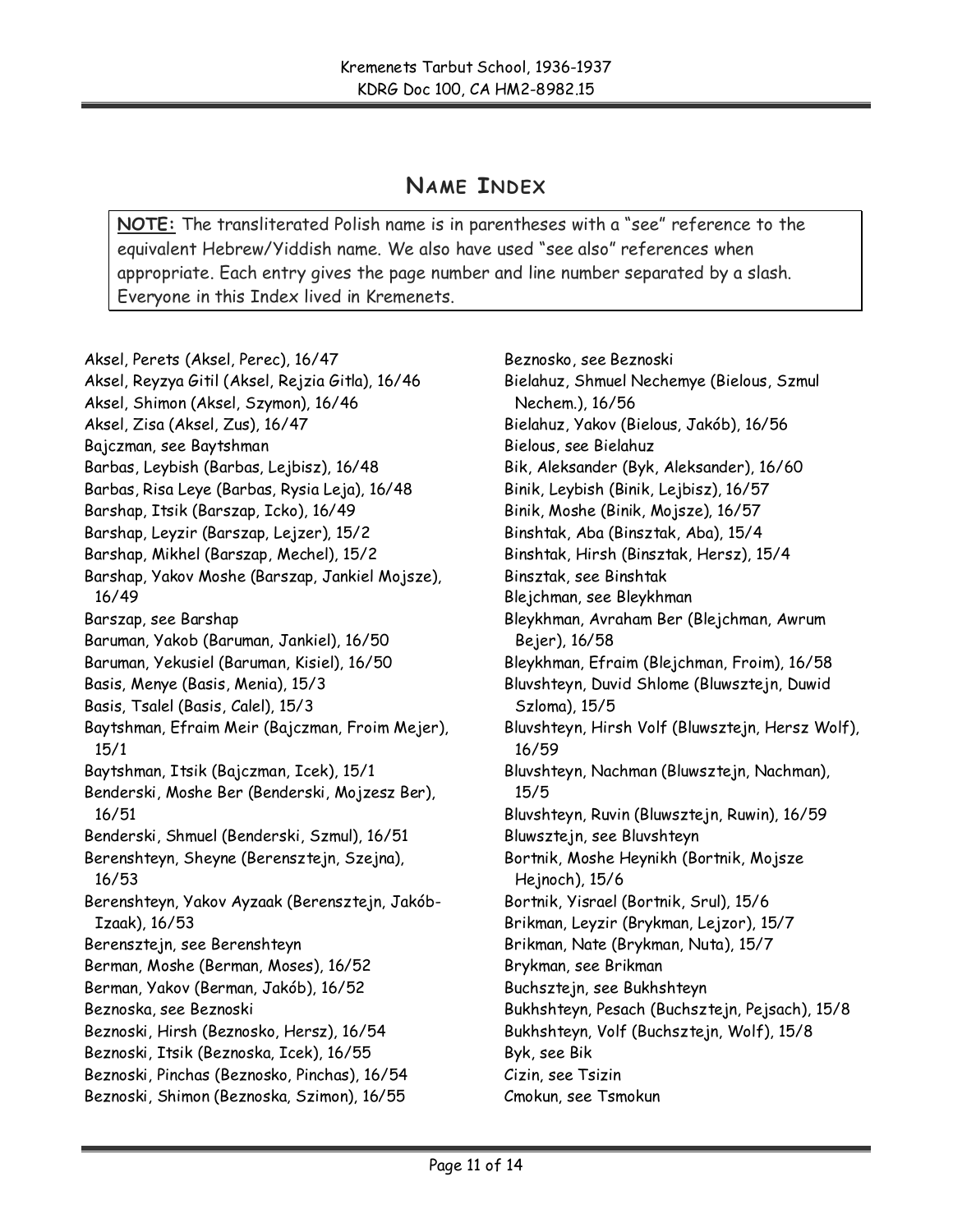Cyrulnik, see Tsirulnik Czacki, see Tshatski Czackis, see Tshatskis Dubman, Nachum (Dubman, Nuchim), 16/64 Dubman, Pinchas Moshe (Dubman, Pinchas Mojsze), 16/64 Epshteyn, Beyla (Epsztejn, Bejla), 16/65 Epshteyn, Nachman (Epsztejn, Nachman), 16/65 Epsztejn, see Epshteyn Feld, Avraham (Feld, Abram), 16/66 Feld, Mordekhay (Feld, Mordko), 16/66 Feldman, Ber (Feldman, Berko), 15/11 Feldman, Rivke (Feldman, Riwka), 15/11 Fishman, Avraham (Fiszman, Abram), 15/13 Fishman, Basya (Fiszman, Basia), 15/12 Fishman, Beyla (Fiszman, Bejla), 15/13 Fishman, Nachum (Fiszman, Nuchim), 15/12 Fiszman, see Fishman Forman, Chayim (Forman, Chaim), 16/67 Forman, Nachum (Forman, Nuchim), 16/67 Furman, Shmuel (Furman, Szmul), 16/68 Furman, Volf (Furman, Wolf), 16/68 Gejer, see Geyer Gejlicher, see Geylikher Geyer, Meir (Gejer, Mejer), 16/69 Geyer, Moshe (Gejer, Mojsze), 16/69 Geylikher, Fayvil (Gejlicher, Fajwel), 15/14 Geylikher, Hirsh (Gejlicher, Hersz), 15/14 Gincberg, see Gintsberg Gintsberg, Sosye (Gincberg, Sosia), 15/15 Gintsberg, Yosef (Gincberg, Josif), 15/15 Gitel, Yakov (Gitel, Jankiel), 16/70 Gitel, Yocheved (Gitel, Jochwed), 16/70 Gochsztejn, see Hakhshteyn Gonik, Avraham (Gonik, Awrum), 16/71 Gonik, Chana (Gonik, Chana), 16/71 Gopman, see Hafman Grinshteyn, Mordekhay (Grinsztejn, Mordche), 16/72 Grinshteyn, Rachel (Grinsztejn, Rachel), 16/72 Grinsztejn, see Grinshteyn Hafman, Dov Avraham (Gopman, Dow Awrum), 15/17 Hafman, Naftali Hirsh (Gopman, Naftula Hersz), 15/17

Hakhgilerint, Avraham (Hochgelerent, Awrum), 15/20 Hakhshteyn, Aharon (Gochsztejn, Aron), 15/16 Hakhshteyn, Rachel (Gochsztejn, Ruchla), 15/16 Handel, Elozer (Handel, Elazar), 15/18 Handel, Yisrael Avraham (Handel, Srul Awrum), 15/18 Hendler, Ovshie (Hendler, Owszija), 15/19 Hendler, Yeruchem (Hendler, Jeruchem), 15/19 Hochgelerent, see Hakhgilerint Jaduszliwer, see Yadushliver Jaroslawski, see Yaroslavski Kac, see Katz Kanziur, see Kanzur Kanzur, Ber (Kanziur, Ber), 15/27 Kanzur, Yechiel (Kanziur, Jechel), 15/27 Kapcan, see Kaptsan Kaptsan, Chava Reyzya (Kapcan, Chawa Rejzia), 16/73 Kaptsan, Hirsh Liber (Kapcan, Hersz Liber), 16/73 Karner, Fayvil (Karner, Fajwel), 16/74 Karner, Rachel (Karner, Ruchla), 16/74 Katz, Mendil (Kac, Mendel), 15/23 Katz, Mordekhay (Kac, Mordko), 15/23 Kligman, Avraham (Kligman, Abram), 16/75 Kligman, Chayim Nate (Kligman, Chaim Nuta), 16/75 Koltun, Hirsh (Koltun, Hersz), 15/24 Koltun, Itschak (Koltun, Icchok), 15/25 Koltun, Rosa (Koltun, Roza), 15/24 Koltun, Yakov Anshil (Koltun, Jankiel Anszel), 15/25 Kop, Ester (Kop, Ester), 15/26 Krajzelman, see Krayzelman Krayzelman, Matus (Krajzelman, Matus), 15/28 Krayzelman, Yehuda Leyb (Krajzelman, Jehuda Lejb), 15/28 Kricer, see Kritser Kritser, Moshe (Kricer, Mojsze), 16/76 Kritser, Shlome (Kricer, Szloma), 16/76 Krivolnik, Elya (Krywulnik, Ela), 16/77 Krivolnik, Moshe (Krywulnik, Mojsze), 16/77 Krywulnik, see Krivolnik Landesberg, Binyamin (Landesberg, Benjamin), 15/29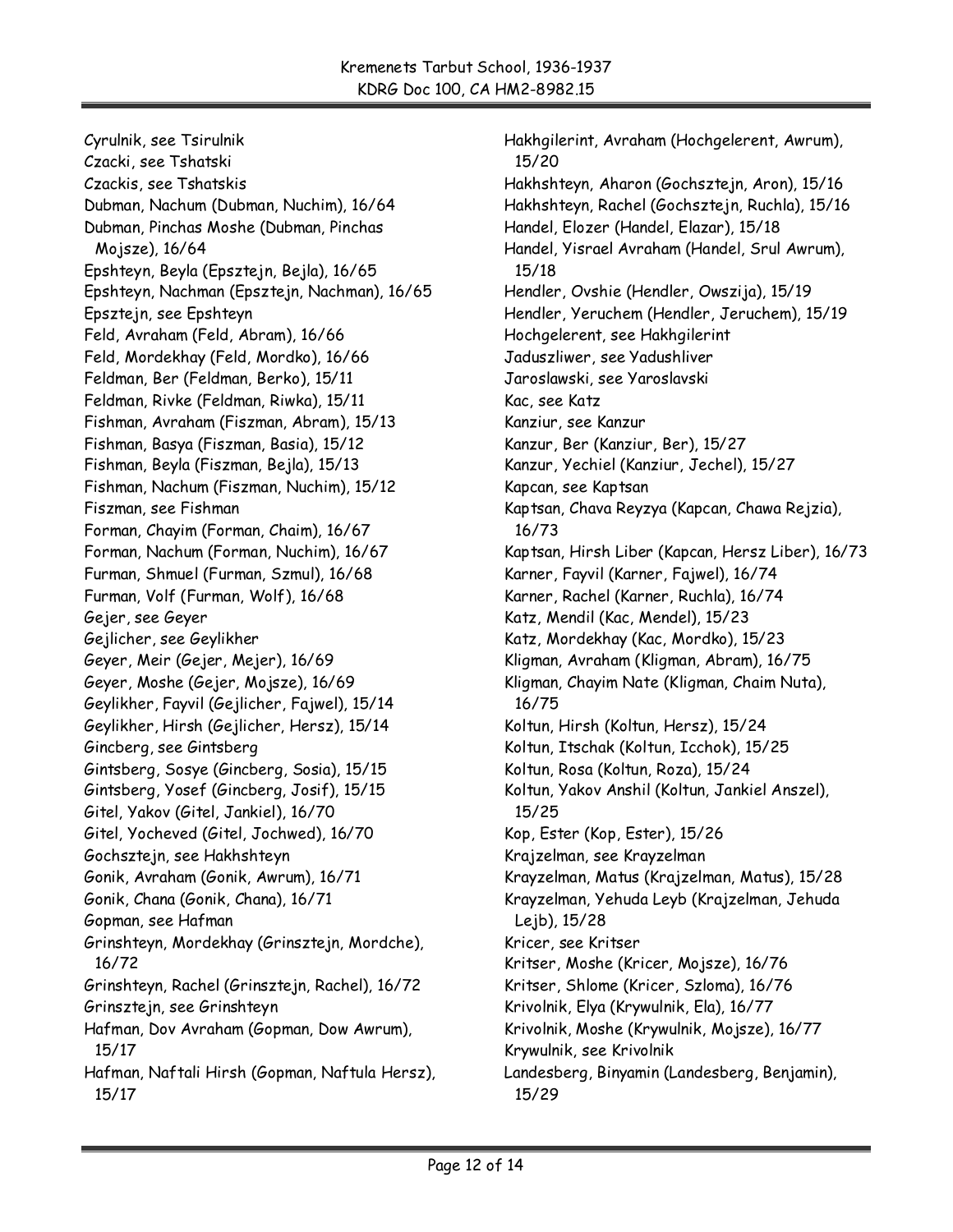Landesberg, Chayim (Landesberg, Chaim), 15/29 Licht, see Likht Likht, Binyamin Leyb (Licht, Benjamin Lejb), 16/78 Likht, Zisil (Licht, Zisla), 16/78 Mamut, Ester (Mamut, Ester), 16/80 Mamut, Hinda (Mamut, Hinda), 16/80 Margolis, Avraham (Margulis, Awrum), 16/81 Margolis, Rachel (Margulis, Ruchla), 16/81 Margulis, see Margolis Matovitska, Reyzil (Matowicka, Rejzla), 16/79 Matovitska, Shlome (Matowicka, Szloma), 16/79 Matowicka, see Matovitska Mekler, Leyb (Mekler, Lejb), 15/31 Mekler, Moshe (Mekler, Mojsze), 15/31 Melnik, Mordekhay Leyzir (Melnik, Mordko Lejzor), 15/30 Melnik, Shmuel (Melnik, Szmul), 15/30 Mojlman, see Moylman Moylman, Ayzik (Mojlman, Ajzik), 16/82 Moylman, Yakov Moshe (Mojlman, Jankiel Mojsze), 16/82 Peker, Asher (Peker, Usher), 15/32 Peker, Sore Enitsya (Peker, Sura Enicia), 15/32 Povtsher, Moshe Ayzik (Powczer, Mojsze Ajzik), 16/83 Povtsher, Naftali (Powczer, Naftula), 16/83 Powczer, see Povtsher Rader, Moshe (Rader, Mojsze), 16/84 Rader, Sore (Rader, Sura), 16/84 Rasin, Ber (Rasin, Berko), 16/85 Rasin, Ber (Rasin, Berko), 16/85 Rejm, see Reym Reym, Hinda (Rejm, Hinda), 16/86 Reym, Hirsh (Rejm, Hersz), 16/86 Rojch, see Roykh Rojtblat, see Roytblat Roykh, Shmuel (Rojch, Szmul), 16/87 Roykh, Yoel (Rojch, Joel), 16/87 Roytblat, Shimon (Rojtblat, Szimon), 16/88 Roytblat, Shmuel Shaul (Rojtblat, Szmul Szoel), 16/88 Rubinfajn, see Rubinfayn Rubinfayn, Aharon (Rubinfajn, Aron), 15/33

Rubinfayn, Hirsh Volf (Rubinfajn, Hersz Wolf), 15/33 Safir, Duvid (Safir, Duwid), 16/89 Safir, Mordekhay Asher (Safir, Mordko Uszer), 16/89 Sandler, Avraham (Sandler, Abram), 15/34 Sandler, Mordekhay (Sandler, Mordko), 15/34 Sarser, Gronem (Sarser, Grojnem), 16/90 Sarser, Perets (Sarser, Perec), 16/90 Shafaval, Hirsh (Szapoval, Hersz), 15/36a Shafaval, Yosef (Szapoval, Josif), 15/36a Shafir, Tsivya (Shafir, Cywja), 16/91 Shafir, Yakov Leyzir (Shafir, Jankiel Lejzor), 16/91 Shapira, Alter (Szapira, Alter), 16/92 Shapira, Barukh (Szapira, Boruch), 16/92 Shapiro, Duvid (Szapiro, Duwid), 16/93 Shapiro, Shmuel (Szapiro, Szmul), 16/93 Shekhter, Ayzik (Szechter, Ajzik), 15/37 Shekhter, Duvid (Szechter, Dawid), 15/37 Sher, Mordekhay (Szer, Mordko), 16/94 Sher, Moshe Yosef (Szer, Mojsiej Josif), 16/94 Shifris, Shalom (Szifris, Szulim), 16/95 Shifris, Yefim (Szifris, Jefim), 16/95 Shprinkels, Shlome Arye (Szprinkels, Szloma Arja), 15/38 Shprinkels, Yosef (Szprinkels, Josif), 15/38 Shteynvartsel, Rivke (Sztejnwurcel, Rywka), 15/39 Shteynvartsel, Yosef (Sztejnwurcel, Josif), 15/39 Sigal, Barukh (Sigal, Boruch), 15/35 Sigal, Yosef (Sigal, Józef), 15/35 Skulski, Avraham (Skulski, Awrum), 15/36 Szapira, see Shapira Szapiro, see Shapiro Szapoval, see Shafaval Szechter, see Shekhter Szer, see Sher Szifris, see Shiris Szprinkels, see Shprinkels Sztejnwurcel, see Shteynvartsel Teper, Barukh (Teper, Boruch), 15/41 Trejbicz, see Treybitsh Trejbicz, see Treybitsh